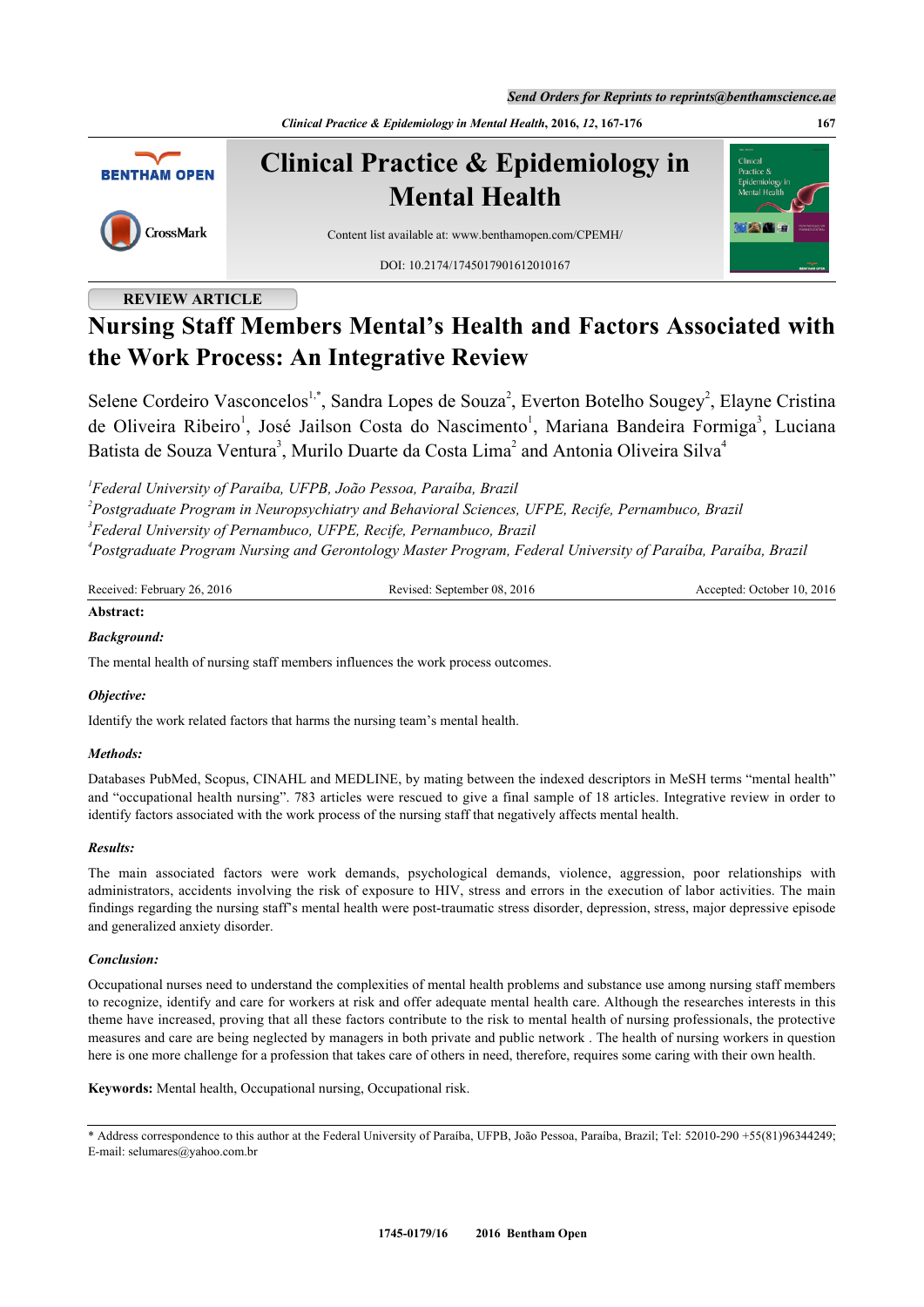### **INTRODUCTION**

Problems with occupational health have been related to biotechnologies, information and automation technologies, chemical substances and physical energy, along with the peculiarities inherent to the aging of the working population, making groups vulnerable to occupational diseases of various origins [[1](#page-7-0)]. The relationship between the work process and life style has been considered a cause of stress and health problems, leading to organic and psychological imbalances and compromising the development of one's labor activities [\[2](#page-7-1)].

Workers in the health field are particularly exposed to continuous stress, which causes physical, psychological and cognitive symptoms, demanding prolonged adaptive responses to tolerate, overcome or adapt to stressors [[3\]](#page-7-2). However, healthcare professionals have been more concerned with improving their activities and the care offered to patients than caring for their own health, especially regarding to occupational risks and mental health [[4\]](#page-7-3).

Nursing is associated with high levels of stress, a low degree of quality of life and burnout syndrome [\[5](#page-7-4)], due mainly to the long hours and professional dissatisfaction [\[6](#page-7-5)]. Moreover, symptoms of anxiety, depression, psychological suffering, sleep disorders, fatigue and other somatic complaints are reported to be associated with the work process of the nursing staff and exert a negative impact on the mental health of these healthcare workers [\[7](#page-7-6)].

The workplace and work process should be monitored continually, since there is an association between occupational diseases and the execution of specific nursing procedures, which causes a high level of tension in the work process and reduction in nurses' productivity and life quality [[8](#page-7-7)]. Therefore, an environment that promotes the work process' organization as well as adequate relationships and communication among staff members, can contribute to the mental health of these workers [\[9](#page-7-8)].

The present review's goal was to identify factors associated with the work process of the nursing staff that exerts a negative impact on these healthcare professionals' mental health. Thus, the following research question was designed: What factors associated with the work process of the nursing staff exert a negative impact on the mental health of these healthcare professionals?

### **MATERIALS AND METHODOLOGY**

An integrative review of scientific production was performed. Searches for articles were performed in the Scopus, MEDLINE (Medical Literature Analysis and Retrieval System Online), CINAHL (Cumulative Index to Nursing and Allied Health Literature) and PubMed databases using the MeSh Terms "mental health" and "occupational health nursing". A total of 783 papers were retrieved, 18 of which were selected for the final sample.

The searches, selection and analysis of the articles were performed by two independent researchers, who compared their findings. In cases of disagreement, a third researcher was consulted and a consensus was reached. The calibration was performed based on the simple means of the correct selection of studies, obtaining 89% agreement during the first calibration exercise and 100% during the second.

For the article's selection, the titles and abstracts were first read and the following inclusion criteria were considered: studies involving primary data; studies with nursing staff members as the subjects, independently of age, sex, duration of the profession, service or work sector; articles addressing the mental health/illness process and/or substance use by nursing staff; papers published in Portuguese, English or Spanish; articles indexed in at least one of the databases searched. The exclusion criteria were case studies, theses, dissertations, work presented at conferences and review articles. The Fig. (**[1](#page-2-0)**) shows the flowchart of the study selection process.

Data were extracted from the articles using a validated instrument [[11](#page-7-9)]. The results were presented in tables and text to facilitate the analysis and summarize the scientific evidence, thereby meeting the present review's objective.

### **RESULTS**

The final sample comprised of 18 studies: five retrieved from SCOPUS, eight retrieved from PubMed and five retrieved from CINAHL. The four articles retrieved from MEDLINE were not included, as these studies were duplicates of those retrieved from the SCOPUS database. Among the articles selected, seven were published in periodicals specific to occupational health. Regarding the design, two were randomized controlled clinical trials, one was a quasi-experimental study, 13 were exploratory descriptive cross-sectional studies with a quantitative approach and two had a qualitative approach. All studies used an instrument to measure the variables of interest. Tables **[1](#page-2-1)**-**[3](#page-4-0)**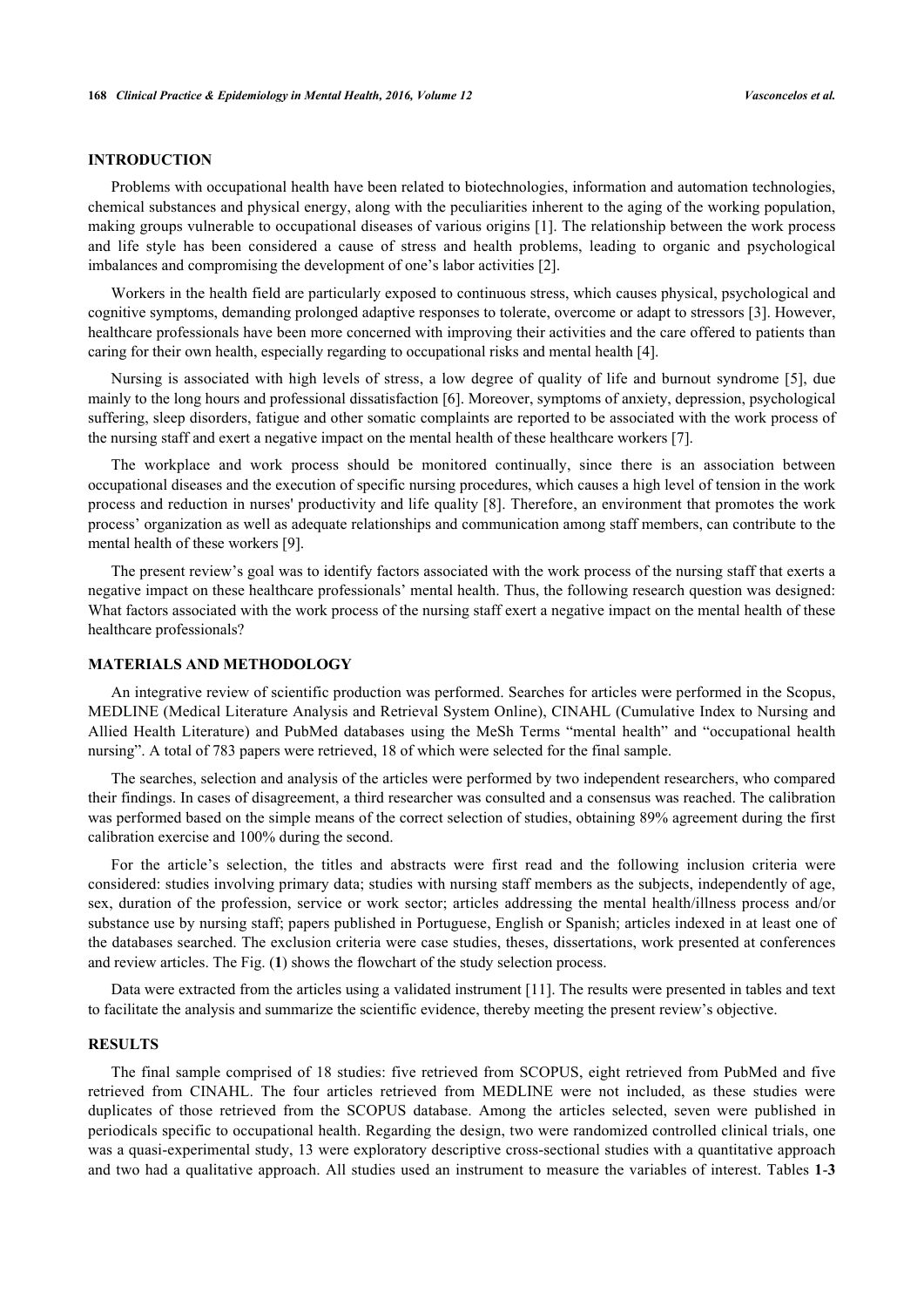display the main findings of the studies.

<span id="page-2-0"></span>The articles addressed mental health related to the work process of the nursing staff or nurses alone as the primary or secondary outcome. When mental health was the object of the study, it was considered the primary outcome; when the aspects analyzed led to associations with mental health, it was considered the secondary outcome.



**Fig. (1).** Database searches' results of article's selection by independent researchers and comparison of selections for final sample's determination based on PRISMA Search Strategy Diagram [\[10](#page-7-10)].

The main factors associated with the work process of the nursing staff that exert a negative impact on the mental healthof these healthcare professionals were work demands [[12](#page-7-11) - [14](#page-7-12)], aggression [[15](#page-8-0)], violence [[16](#page-8-1), [17](#page-8-2)], work accidents involving the risk of exposure to HIV [[18\]](#page-8-3), stress [\[14](#page-7-12), [19](#page-8-4)] and errors in the execution of labor activities [[20\]](#page-8-5). The main mental health findings as the primary outcome of the investigation were post-traumatic stress disorder [[15\]](#page-8-0), depression and/or stress[[19](#page-8-4) - [23](#page-8-6)], major depressive episode and/or generalized anxiety disorder [\[24\]](#page-8-7) and minor psychological disorder[[25\]](#page-8-8). All articles also addressed psychosomatic symptoms of the nursing staff due to occupational risks and factors associated with the work process.

The strategies employed for mental health care of the nursing staff were all group-oriented, such as workshops for training emotional intelligence [\[26](#page-8-9)], meetings with an active methodology, followed by individual counseling [[27\]](#page-8-10) and a psycho-education group for training communication skills [\[28\]](#page-8-11). Despite not addressing mental health as the primary focus, these strategies were able to improve the mental health of the nursing staff and the work process. One article demonstrated that healthy nutrition improved mental health, the work process, job and life satisfaction, as it represented an important aspect of self-care [[29\]](#page-8-12).

<span id="page-2-1"></span>Based on the findings, the work process of the nursing staff was identified as a source of stress and psychological suffering with physical, mental, individual and collective repercussions. Thus, the work process exposes nurses to occupational risks involving psychological, personal safety, biology and social aspects, all of which are related to mental health.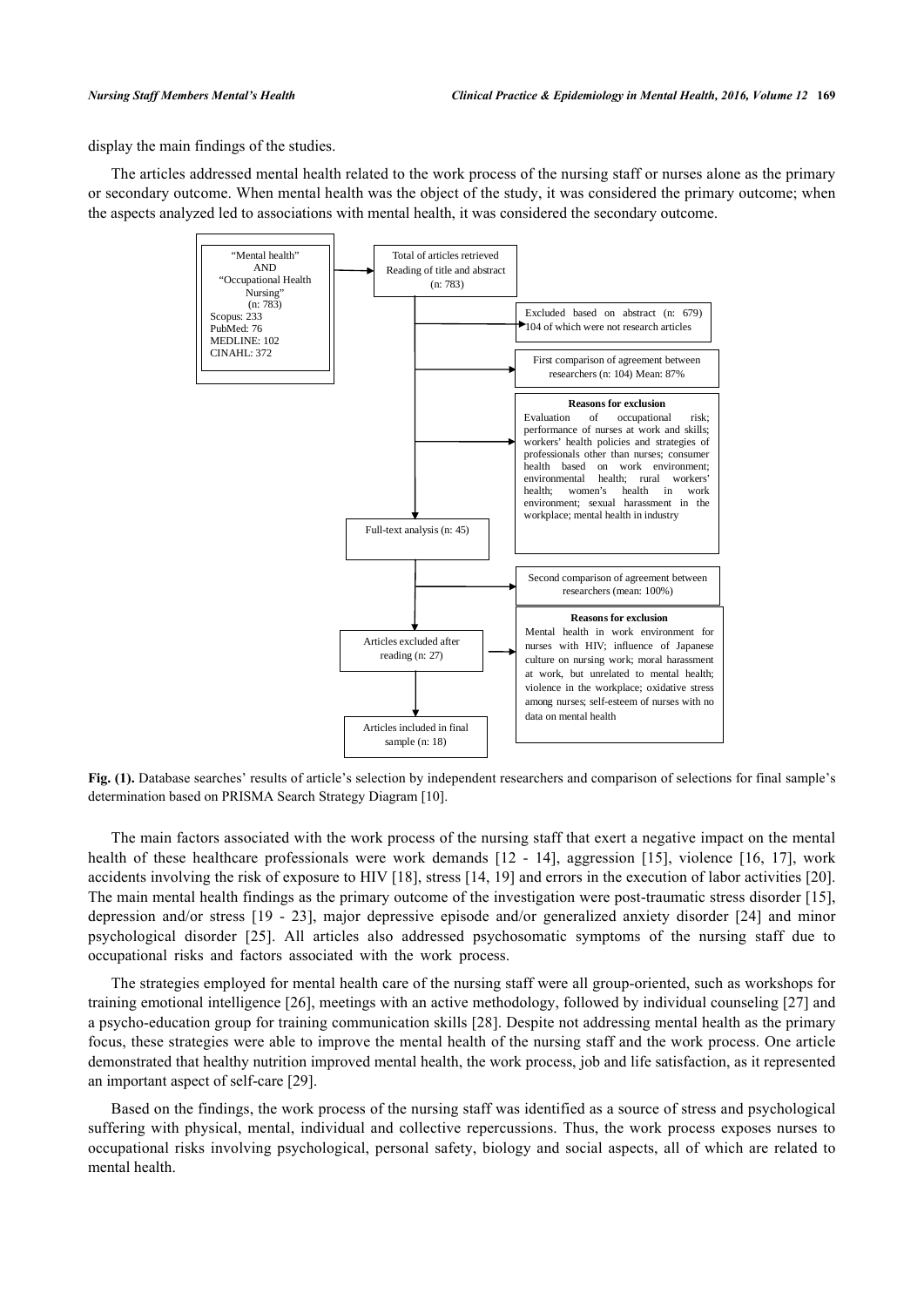| <b>Author</b><br>Year/Country                    | <b>Study Design/objective</b>                                                                                                                                                                                                                   | <b>Sample</b><br>(2/3)                                     | Intervention/<br><b>Statistical</b><br>analyses | <b>Main Results</b><br>Mental health associated with the work process                                                                                                                                                                                                                                                                                                                                                                                                                                                           |
|--------------------------------------------------|-------------------------------------------------------------------------------------------------------------------------------------------------------------------------------------------------------------------------------------------------|------------------------------------------------------------|-------------------------------------------------|---------------------------------------------------------------------------------------------------------------------------------------------------------------------------------------------------------------------------------------------------------------------------------------------------------------------------------------------------------------------------------------------------------------------------------------------------------------------------------------------------------------------------------|
| Cho et al.<br>2014<br>South Korea                | Descriptive exploratory study.<br>To examine the relationship between<br>average hospital length of stay (LOS)<br>of nursing units and work demands<br>perceived by nurses, and between<br>work demands and nurses' health and<br>iob outcomes. | 1027<br>(728/399)                                          | Without<br>intervention                         | Job requirements were: quantitative demands, work pace<br>and emotional demands.<br>The nurses reported high scores of job demands and low<br>scores for health and employment outcomes.<br>Self-rated health was related to the emotional demands of<br>work, being reported trouble sleeping, work-family<br>conflict, personal stress and at work, lower job<br>satisfaction.<br>A faster pace of work was related to greater work-family<br>conflict                                                                        |
| Gillespie et al.<br>2013<br><b>United States</b> | Descriptive<br>study,<br>exploratory,<br>quantitative approach.<br>Compare the symptoms of post-<br>traumatic stress after verbal and<br>physical aggression.                                                                                   | $208^{\circ}$                                              | Without<br>intervention                         | Aggression at workplace has the potential to affect the<br>mental health of nursing staff through the occurrence of<br>post-traumatic stress disorder (PTSD).<br>PTSD changed the ability to provide quiet and safe<br>assistance and reduced its labor productivity.                                                                                                                                                                                                                                                           |
| Laowoko et al.<br>2004<br>England and<br>Sweden  | Cross-sectional study, descriptive and<br>exploratory.<br>Compare the nature of the violence<br>suffered by nurses and psychiatrists in Psychiatrists<br>Sweden and England                                                                     | 1437<br><b>Nurses</b><br>456<br>Total sample<br>(1314/592) | Without<br>intervention                         | Violent events at work cause as loss of motivation to<br>work, feeling of relating to disability. Women are<br>especially vulnerable to violence and to develop more<br>serious mental health problems than men.<br>Swedish professionals tend to work more as a team, while<br>the English work more in isolation.                                                                                                                                                                                                             |
| <b>Nemcek</b><br>2007<br><b>United States</b>    | Cross-sectional study, descriptive and<br>exploratory.<br>Correlate self-nutrition and career<br>satisfaction with life and the<br>maintenance of a healthy nursing<br>workforce.                                                               | 136<br>(120/16)                                            | Without<br>intervention                         | Healthy nutrition, satisfaction with career and life were<br>positively correlated with mental health nursing team,<br>arguably been a virtuous cycle and retro-fed by each of<br>them, where the improvement in one aspect courses with<br>the improvement of too much. Happiness in life is a<br>powerful motivator in life and at work.                                                                                                                                                                                      |
| Roets et al.<br>2008<br>Bloemfontein             | Descriptive, phenomenological,<br>qualitative.<br>Describe the experience of nurses<br>exposed to possible HIV infection due<br>to occupational accident.                                                                                       | 12 <sup>a</sup>                                            | Without<br>Intervention                         | Two categories: mourning and side effects of<br>prophylactic antiretroviral therapy. Nurses were<br>mourning the loss of a sense of being healthy and<br>invincible, showing the stages of denial, anger, anxiety<br>and fear, with recurrent thoughts of adverse events,<br>generating great psychological distress. The side effects<br>were nausea, vomiting, insomnia, fatigue, exhaustion,<br>palpitations, dizziness, muscle tremors, diarrhea,<br>headache, malaise. In addition, they felt stressed and<br>traumatized. |

<sup>a</sup>Did not report the sex of nursing professionals who participated in the study.

# **Table 2. Characterization of the articles included in the sample and rescued by PubMed, 2015.**

| Author<br><b>Year/Country</b>    | <b>Study Design/objective</b>                                                                                                                                                             | Sample<br>(2/3) | Intervention/<br><b>Statistical analyses</b>                    | <b>Main Results</b><br>Mental health associated with the work<br>process                                                                                                                                                                                                                                                                                                                                                                                                                  |
|----------------------------------|-------------------------------------------------------------------------------------------------------------------------------------------------------------------------------------------|-----------------|-----------------------------------------------------------------|-------------------------------------------------------------------------------------------------------------------------------------------------------------------------------------------------------------------------------------------------------------------------------------------------------------------------------------------------------------------------------------------------------------------------------------------------------------------------------------------|
| Sharif et al.,<br>2013<br>Iran   | Randomized controlled clinical trial.<br>Determine the effect of emotional<br>intelligence education in general health of<br>nurses in a intensive care unit.                             | $52^{\circ}$    | Workshop<br>for<br>consecutive days.<br>T-test,<br><b>ANOVA</b> | two The Nurses who had emotional intelligence<br>training showed significant improvement in their<br>chi-square, overall health and faced numerous occupational<br>stressors with more skill and flexibility.<br>Emotional intelligence plays a mediating role<br>between mental health and stress. Thus, people<br>with higher emotional intelligence can better<br>deal with environmental conflicts.                                                                                   |
| Uchivama et al.<br>2013<br>Japan | Randomized controlled clinical trial.<br>To investigate the effect on the mental<br>health of a participatory intervention six<br>months to improve the psychosocial work<br>environment. | 434<br>(430/4)  | Group of work.<br>t-test.                                       | The intervention group showed an increase in<br>chi-square, participatory management, job control and<br>Fisher's test, ANCOVA support co-worker, while the control group<br>showed a decrease in the goals. Improved<br>involvement in labor activities in both groups.<br>Nearly all the psychosocial factors in the post-<br>intervention were more favorable in the<br>intervention group than in the control group.<br>There was no statistical difference in skills<br>development. |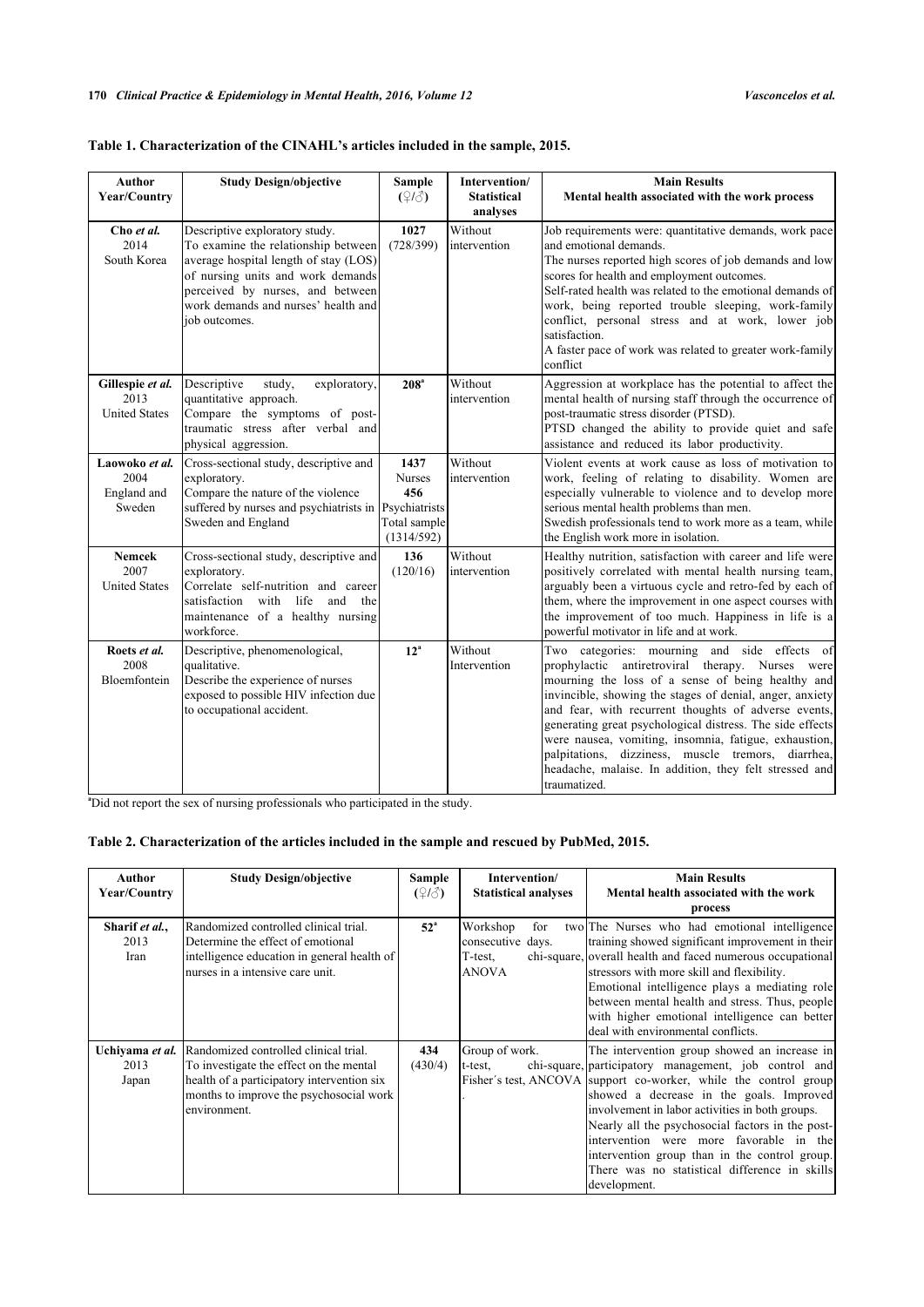| (Table 2) contd                           |                                                                                                                                                                                                                           |                                                                                              |                                                                                                                                                                                         |                                                                                                                                                                                                                                                                                                                                                                        |
|-------------------------------------------|---------------------------------------------------------------------------------------------------------------------------------------------------------------------------------------------------------------------------|----------------------------------------------------------------------------------------------|-----------------------------------------------------------------------------------------------------------------------------------------------------------------------------------------|------------------------------------------------------------------------------------------------------------------------------------------------------------------------------------------------------------------------------------------------------------------------------------------------------------------------------------------------------------------------|
| <b>Author</b><br><b>Year/Country</b>      | <b>Study Design/objective</b>                                                                                                                                                                                             | Sample<br>(2/3)                                                                              | Intervention/<br><b>Statistical analyses</b>                                                                                                                                            | <b>Main Results</b><br>Mental health associated with the work<br>process                                                                                                                                                                                                                                                                                               |
| Arimura et al.<br>2010<br>Japan           | Cross-sectional descriptive study with a<br>quantitative approach.<br>Examine the relationship<br>between shift work, mental status and<br>errors committed by nurses.                                                    | 454<br>(420/34)                                                                              | Sample was divided<br>into two groups, one<br>involving self-report in<br>error and another that<br>never err.<br>Univariate and multiple<br>logistic analyses, chi-<br>square, t-test, | The errors were associated with sleep problems<br>and deteriorating mental health in Japanese<br>nurses.<br>In addition, reduced hours of sleep and low<br>GHQ scores were related to errors in work<br>activities.                                                                                                                                                    |
| 2014<br>Iran                              | Taghinejad et al. Cross-sectional study, descriptive-<br>exploratory.<br>Investigate and assess the mental health<br>of nurses under the focus of anxiety,<br>social function and depression.                             | 86<br>(50/36)                                                                                | Without Intervention.<br>Chi-square, t-test,<br>Cronbach's alpha, test-<br>retest                                                                                                       | 43.2% of the participants showed signs of<br>mental disorders; 12.3% physical symptoms,<br>anxiety symptoms by 16%, 42% and 6.2% social<br>dysfunction symptoms of depression.<br>Changes in mental health status were more<br>related to social dysfunction than depression.<br>Showed high prevalence of depression, anxiety<br>and symptoms of stress among nurses. |
| Urbanetto et al.<br>2013<br><b>Brasil</b> | Cross-sectional study, descriptive and<br>exploratory, with a quantitative approach<br>To evaluate the association between stress<br>at work and<br>the occurrence of Psychic Disorder Minor<br>(DPM) in nursing workers. | $335^{\circ}$<br>practical<br>nurse<br>(245)<br>nursing<br>assistant<br>(35)<br>nurse $(55)$ | Without Intervention.<br>Chi-square, Stepwise<br>logistic regression, with<br>odds ratio                                                                                                | Prevalence of 20.6% for DPM, being related to<br>stress at work.<br>The reports were nervous, worried, tense,<br>depressed-anxious mood, frequent headaches,<br>problems with sleep.<br>Stress affects the workers' mental health, being<br>related to high psychological demands and high<br>control the work process of the nursing team.                            |
| El Kiss et al.<br>2014<br>Tunisia         | Cross-sectional study, descriptive and<br>exploratory.<br>To determine the prevalence of major<br>depressive episodes (MDE), dysthymia<br>and generalized anxiety disorder (GAD)<br>and its associated factors.           | 228<br>(126/102)                                                                             | Without Intervention.<br>Chi-square test, t-test,<br>Fisher's test                                                                                                                      | Prevalence of depressive disorders was 7.5% for<br>EDM and 5.7% for dysthymia, where the<br>associated factors were female and the distance<br>from the workplace.<br>The prevalence of GAD (4.4%) was associated<br>with distance from the workplace, personal<br>history of mental illness and satisfaction with<br>own financial income.                            |
| Kikuchi et al.<br>2010<br>Japan           | Descriptive study.<br>To verify the relationship between effort-<br>reward imbalance (ERI), depression and<br>anxiety.                                                                                                    | 406 <sup>a</sup>                                                                             | Without Intervention.<br>Chi-square test, t-test,<br>Stepwise logistic<br>regression, with odds<br>ratio                                                                                | Imbalance effort-reward group of nurses with<br>depression and anxiety were significantly higher.<br>Depression and anxiety were associated with<br>high rate of benefit-effort, high score for<br>excessive involvement.                                                                                                                                              |
| Ghazavi et al.<br>2010<br>Iran            | Almost experimental study.<br>Determine the effect of communication<br>skills training for psychoeducation<br>method on the level of stress in<br>psychiatric wards of nurses in 2010.                                    | 45<br>(35/10)                                                                                | Training of<br>communication skills.<br>T-test and ANOVA                                                                                                                                | Improved communication with patients and<br>reflected<br>their<br>on<br>attitudes.<br>reducing<br>occupational stress and improving your mental<br>health. Recommends that in service training with<br>the emphasis on training nurses communication<br>skills should be offered every 12 months.                                                                      |

<sup>a</sup>Did not report the sex of nursing professionals who participated in the study.

# <span id="page-4-0"></span>**Table 3. Characterization of the articles included in the sample and rescued by SCOPUS, 2015.**

| Author<br>Year/Country                | <b>Study Design/objective</b>                                                                                                                                                                      | Sample<br>(2/3)  | Intervention/<br><b>Statistical analyses</b>                                                     | <b>Main Results</b><br>Mental health associated with the work process                                                                                                                                                                                                                 |
|---------------------------------------|----------------------------------------------------------------------------------------------------------------------------------------------------------------------------------------------------|------------------|--------------------------------------------------------------------------------------------------|---------------------------------------------------------------------------------------------------------------------------------------------------------------------------------------------------------------------------------------------------------------------------------------|
| Yoon et al.<br>2013<br>South Korea    | Cross-sectional study,<br>descriptive and exploratory<br>To analyze the relationship<br>between work-related stress.<br>emotional labor and depressive<br>symptoms among nurses in<br>South Korea. | 441 <sup>a</sup> | Without Intervention.<br>Chi-square test.<br>Stepwise logistic<br>regression, with odds<br>ratio | Nurses not married or unmarried are more vulnerable to<br>experience depressive symptoms.<br>Factors associated with depressive symptoms were: surface<br>acting, lack of reward and job insecurity.                                                                                  |
| Hossis et al.<br>2013<br>Saudi Arabia | Descriptive study.<br>Explore the effects of job stress (108/44) Chi-square<br>on physical and mental health<br>of nurses working in Saudi<br>Arabia.                                              | 152              | Without Intervention.                                                                            | Almost half of nurses had physical and mental diseases.<br>49.3% of nurses had severe exhaustion, 27.6% and 27%<br>severe insomnia fatigue and weakness. 38.8% of nurses had<br>severe nervousness, 13.2% severe indifference, depression<br>13.1% and 11.8% reduced job performance. |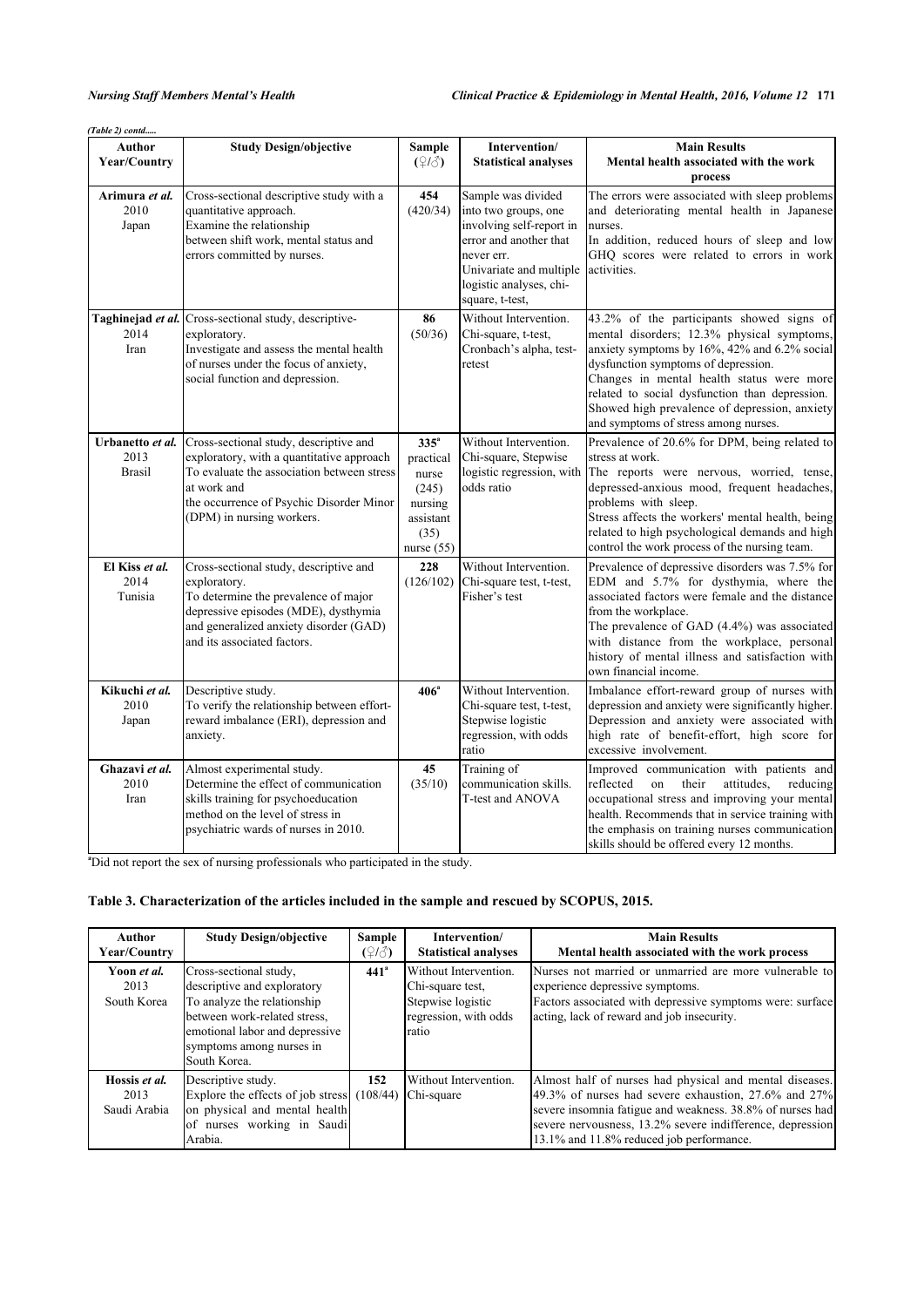| <b>Author</b>                                                     | <b>Study Design/objective</b>                                                                                                                          | Sample                     | Intervention/                                                                                                                  | <b>Main Results</b>                                                                                                                                                                                                                                                                                                                                                                                                                                                                                              |
|-------------------------------------------------------------------|--------------------------------------------------------------------------------------------------------------------------------------------------------|----------------------------|--------------------------------------------------------------------------------------------------------------------------------|------------------------------------------------------------------------------------------------------------------------------------------------------------------------------------------------------------------------------------------------------------------------------------------------------------------------------------------------------------------------------------------------------------------------------------------------------------------------------------------------------------------|
| Year/Country                                                      |                                                                                                                                                        | (2/3)                      | <b>Statistical analyses</b>                                                                                                    | Mental health associated with the work process                                                                                                                                                                                                                                                                                                                                                                                                                                                                   |
| Gouva et al.<br>2009<br>Greece                                    | Descriptive study.<br>Understanding of being a nurse<br>in the National Health Service<br>of Greece.                                                   | 9<br>(7/2)                 | Individual interviews<br>with 40-50 minutes<br>long, being held<br>thematic analysis<br>VanManen.<br>Without statistical tests | Three essential themes: dissonance between the idealization<br>and the reality of nursing, emotional distress and<br>psychosomatic situation.<br>The dissonance between the idealization and the reality of<br>nursing, along with the emotional crisis of daily practice,<br>were the two key factors for the development of<br>psychosomatic complications.<br>The professional stress is related to the practice emotionally<br>charged and the lack of appropriate mechanisms to<br>discharge such emotions. |
| <b>Estryn-Behar</b><br>et al.<br>2008<br>10 European<br>countries | Multicenter, descriptive and<br>exploratory study.<br>Identify the prevalence of<br>violence in nursing                                                | 39.898<br>(32159/<br>3739) | Without Intervention.<br>Stepwise logistic<br>regression, with odds<br>ratio                                                   | 22% of nurses reported exposure to violent events of<br>patients or relatives, where the highest prevalence was in<br>the sectors: psychiatric, geriatric units and emergency.<br>Nurses who reported exposure to violence had higher levels<br>of job stress and greater intentions to leave the nursing<br>profession or change of employer. Nurses who worked at<br>night were more exposed to violence and professional<br>stress.                                                                           |
| 2012<br>Canada                                                    | <b>Laschinger <i>et al.</i></b> This is a descriptive, cross-<br>sectional study.<br>Understanding occupational<br>stress of newly graduated<br>nurses | 420 <sup>a</sup>           | The theoretical model<br>of worklife from<br>demands of labor<br>resources.<br>Chi-square test, t-test.                        | The work demands were related to fatigue and mental<br>health problems<br>Labor resources were predictors of greater engagement at<br>work. The personal resource were predictive of professional<br>stress and engagement at work. These factors combine to<br>influence professional stress experiences, engagement at<br>work, mental health and results in the work of newly<br>graduated nurses                                                                                                             |

*(Table 3) contd.....*

<sup>a</sup>Did not report the sex of nursing professionals who participated in the study

### **DISCUSSION**

Nursing staff members are involved in different aspects of health care in which the traditional care model predominates, giving priority to work demands in detriment of the subjective nurses and patients' needs [[30](#page-8-13)]. The nursing care process is often centered in the individual's body and health protection, with no ties to the social, historical, cultural, economic and singular aspects of the subject receiving the care. Care also occurs in the form of the knowledge transmission and information aimed at changing the patients' behavior. This understanding of the nursing work process distanced nursing staff members from concerns regarding their own health and their role as subjects that also require care [[31\]](#page-8-14).

The relationship a healthcare professional establishes with oneself and the process of knowing oneself influences the way by which one perceives oneself as a subject that also needs care, thereby affecting the development of actions directed at self-care [\[32](#page-8-15)]. Nurses in open sectors generally deal directly with the public and therefore experience higher levels of stress in comparison to those who work in closed units [\[33](#page-8-16)]. Factors associated with stress include the patients' impatience, irritated accompaniers, intolerant physicians, child and emergency care in two sectors at the same time [[34\]](#page-8-17). Moreover, the excessive hourly work load hinders having a social life and enjoying recreational activities, thereby contributing to the physical and mental burden of nursing staff members and exerting a negative impact on both life quality and work performance [\[33](#page-8-16)].

Psychological suffering among nursing staff members has been related to the characteristics of the labor organization, work process and patient's specificity. Factors associated with psychological suffering include little autonomy in the decision-making process, little recognition of the importance of their work, inadequate continued training program as well as a lack of material and human resources [[2\]](#page-7-1). Moreover, exposure to physical and verbal aggression, a lack of job security and low pay contribute to problems such as stress, cardiovascular alterations and sleep disorders [[35\]](#page-8-18). Thus, nurses experience different violence forms of a physical and psychological nature that negatively affect their work performance and health [\[36](#page-8-19)].

The demands of the work process of the nursing staff require specialization, technical-scientific knowledge, leadership skills, discernment, responsibility and clinical practice, which places considerable pressure on these healthcare professionals [\[37](#page-8-20)]. Moreover, bureaucratic activities, the constant contact with death and human suffering, difficult family relations, the lack of recognition on the part of supervisors and administrators, the lack of encouragement for continued education and the lack of institutional strategies to minimize the physiological and psychological consequences to nurses, patients and family are risk factors for mental illness among of the nursing staff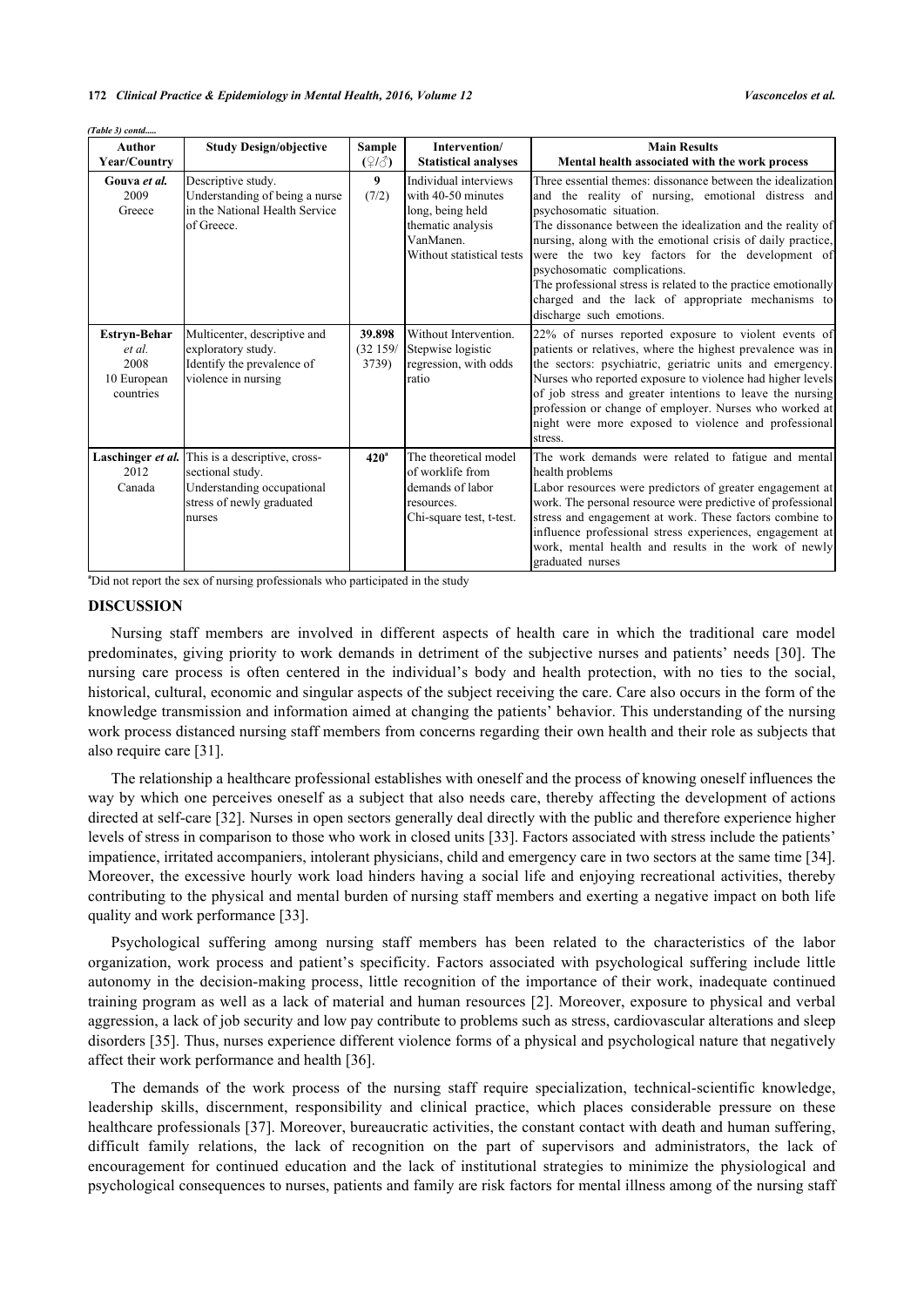members [\[37](#page-8-20)].

Mental illness stemming from stress in the workplace depends on individual aspects and one's relationship with this environment[[38](#page-9-0), [39](#page-9-1)]. The physical symptoms involved in mental illness and a reduction in productivity include musculoskeletal disorders, which are generally associated with chronic pain and disability [[40\]](#page-9-2), tachycardia, insomnia, insecurity, anxiety, weariness[[41\]](#page-9-3), headache, sensation of fatigue and pain in the lower limbs[[34\]](#page-8-17). Exposure to continuous stress leads the organism to exhaustion and contributes to the emergence of opportunistic diseases; thus, physical stress leads to psychological stress and *vice versa* [[34\]](#page-8-17). Factors associated with the nursing staff's work include physical and emotional aspects, and pain, with repercussions regarding work performance and life quality [[3\]](#page-7-2). Thus, knowledge on work-related factors that affect the mental health of nursing staff members is indispensable, as the quality of health care depends on healthy, motivated staff members.

Moreover, care quality and staff members productivity of staff members under stress or with occupational diseases are compromised, leading to high rates of absenteeism and being on leave from work due to health reasons [[42\]](#page-9-4).

The working conditions and health of the nursing staff underscore the need for changes in the organization and work process, as well as the responsibility of occupational nurses to develop strategies aimed at factors associated with the workprocess of this team that affects their mental health [[43](#page-9-5)]. Thus, there is an important relationship between occupational risks and the complexity level of symptoms and diseases stemming from the work process of the nursing staff as the kind of the work environment and the way these healthcare professionals react to the interaction of all these factors [[44\]](#page-9-6). Furthermore, consumption of psychoactive substances causes ill adaptation to the stressor with dysfunction in social and work activities [[45\]](#page-9-7).

The theories' choice to guide nursing practices provides scientific support to the care focus and the evaluation of interventions[[46](#page-9-8)]. Interpersonal approaches include psychoeducation about the patient's role, formulation of the problems from an interpersonal perspective, exploration of options for changing dysfunctional behavior pattern [\[45\]](#page-9-7). Considering the findings of the present study, we suppose that high level of perceived job satisfaction could be related to the "community centered model" in mental health care services. Similar studies should be conducted by including different types of mental health organizations, such as psychiatric hospitals, to explore the differences [[47\]](#page-9-9).

The planning of interventions directed at health problems stemming from the work process of the nursing staff requires a diagnostic assessment. According to the organic law of Health n. 8080/90 of 19 September 1990 [[48\]](#page-9-10), an action that aimed the mental's health prevention and the promotion of occupational health should be part of any healthcare program directed at the nursing staff.

Thus, strategies for protecting the nursing staff's health should address three health care levels: basic (prevention of occupational risks and mental health promotion), moderate complexity (direct care of the problem) and high complexity (follow up and assistance to return to the workforce).

### **CONCLUSION**

The scientific evidences on the mental health and work process of the nursing staff were identified: mental health risk factors, the relationship between mental illness and both physical symptoms and productivity related to work activities as well as feeling and perceptions of the nursing staff members regarding the work process and their mental health. The risk factors identified were work-related accidents, violence in the workplace, the physical and mental demands of the job, excessive work activities, work pressure, poor relationships with the nursing team and administrators and individual psychological characteristics.

The findings demonstrate that mental illness causes physical symptoms and lowers productivity, with repercussions to the nurses' lives of nurses and their family/social relations. Thus, mental health, occupational health and the work process are interrelated and can influence one another in a positive or negative fashion. The strategies identified to preserve the nursing's staff mental health include the training of communication skills, emotional intelligence and participative management.

This study provides a better understanding of the nursing staff's mental health complexity, demonstrating that the work process of these healthcare professionals involves peculiarities that expose nurses to the risk of physical and mental disorders. This study also highlights the importance of occupational nurses and their work regarding the health care of their work teams.

The nurse's work need to understand the problems' complexities of mental health and substance use among nursing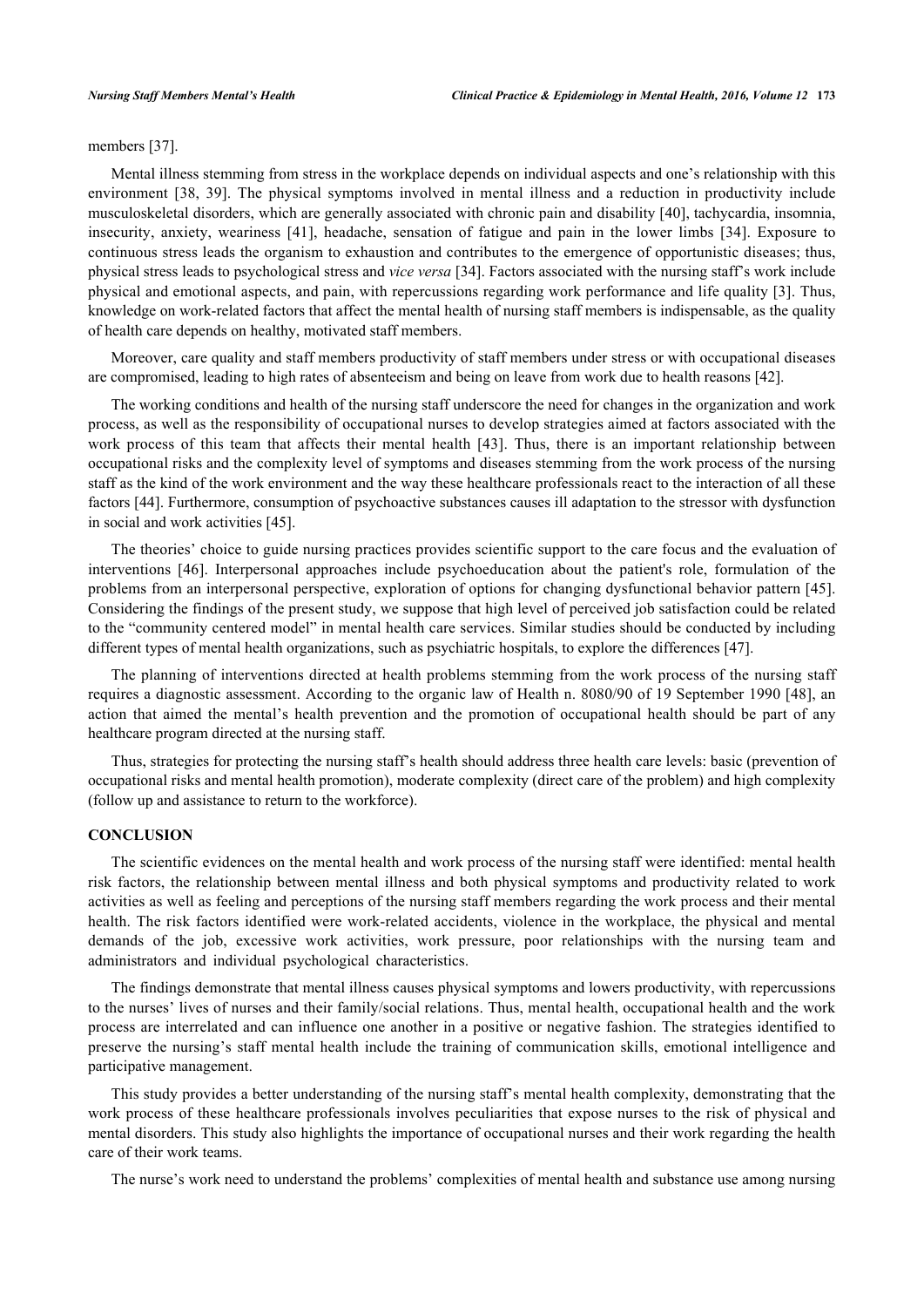workers to recognize, identify and take care of workers at risk, providing adequate mental health care. Although this theme has gained increasing interest from researchers, proving that all these factors contribute to the risk to mental health of nursing professionals, the protective measures and care are being neglected by managers in both the private network, the public network. The health of nursing workers is another challenge for this profession that needs to be taken care of and should be careful.

### **AUTHORS' CONTRIBUTIONS**

SLS, EBS, MDCL, participated in the manuscript revision, assessing the overall structure of the study since first time. SCV, ECOR, JJCN participated in the bibliographic research, articles selection, and manuscript editing, figures and tables creation, manuscript editing. LBSV e MBF participated in the assessment of the overall structure of the final form of study. All research time participated in the discussions about the manuscript revisions, and all approved the manuscript final version to submit to journal.

### **CONFLICT OF INTEREST**

The authors confirm that this article content has no conflict of interest.

### **ACKNOWLEDGEMENTS**

Declared none.

### **REFERENCES**

- <span id="page-7-0"></span>[1] WHO, Active aging: a health policy. Organização Pan-Americana de Saúde. Brasília, DF, 2005.
- <span id="page-7-1"></span>[2] Martins VF, Ferreira VM, Guilhem D. Psychophysiological consequences arising from the stress of everyday life and work activities. Salud Ment 2013; 36(2): 141-7.

[\[http://dx.doi.org/10.17711/SM.0185-3325.2013.017](http://dx.doi.org/10.17711/SM.0185-3325.2013.017)]

- <span id="page-7-2"></span>[3] Almeida AN, Gurgel ER, Silva SR. Quality of life related to health of nurses in the operating room of clinical hospital Dr. Alberto Lima. Rev de Ciên da Amaz 2013; 2(1): 8.
- <span id="page-7-3"></span>[4] Neves HCC, Souza ACS, Medeiros M, Munari DB, Ribeiro LCM, Tipple AFV. Security of nursing staff and determining factors for adherence to personal protective equipment. Rev Lat Am de Enf 2011; 19(2): 8.
- <span id="page-7-4"></span>[5] Lee JS, Akhtar S. Effects of the workplace social context and job content on nurse burnout. Hum Resour Manage 2011; 50(2): 227-45. [\[http://dx.doi.org/10.1002/hrm.20421\]](http://dx.doi.org/10.1002/hrm.20421)
- <span id="page-7-5"></span>[6] Gärtner FR, Nieuwenhuijsen K, Ketelaar SM, van Dijk FJ, Sluiter JK. The mental vitality @ work study: effectiveness of a mental module for workers health surveillance for nurses and allied health care professionals on their help-seeking behavior. J Occup Environ Med 2013; 55(10): 1219-29. [\[http://dx.doi.org/10.1097/JOM.0b013e31829f310a\]](http://dx.doi.org/10.1097/JOM.0b013e31829f310a) [PMID: [24064780](http://www.ncbi.nlm.nih.gov/pubmed/24064780)]
- <span id="page-7-6"></span>[7] García-Izquierdo M, Ríos-Rísquez MI. The relationship between psychosocial job stress and burnout in emergency departments: an exploratory study. Nurs Outlook 2012; 60(5): 322-9. [\[http://dx.doi.org/10.1016/j.outlook.2012.02.002](http://dx.doi.org/10.1016/j.outlook.2012.02.002)] [PMID: [22464694](http://www.ncbi.nlm.nih.gov/pubmed/22464694)]
- <span id="page-7-7"></span>[8] Ferreira RE, Souza NV, Gonçalves FG, Santos DM, Pôças CR. Nursing work with customers HIV/AIDS: psychic potential for suffering. Rev Enferm UERJ 2013; 21(4): 477-82.
- <span id="page-7-8"></span>[9] Ribeiro JP, Rocha LP, Pimpão FD, Porto AR, Thofehrn MB. Implications of the environment in the development of the work process of nursing: an integrative review. Enf Global 2012; 11(27): 379-87.
- <span id="page-7-10"></span>[10] Moher D, Liberati A, Tetzlaff J, Altman DG. Preferred reporting itens for systematic reviews and meta-analyses. PRISMA Statement Annals Internal Med 2009; 151(4): 264-70.
	- [\[http://dx.doi.org/10.7326/0003-4819-151-4-200908180-00135](http://dx.doi.org/10.7326/0003-4819-151-4-200908180-00135)] [PMID: [19622511\]](http://www.ncbi.nlm.nih.gov/pubmed/19622511)
- <span id="page-7-9"></span>[11] Ursi ES, Gavão CM. Prevention of skin lesions in the perioperative period: integrative literature review. Rev Lat Am Enf 2006; 14(1): 124-31.
- <span id="page-7-11"></span>[12] Cho SH, Park M, Jeon SH, Chang HE, Hong HJ. Average hospital length of stay, nurses work demands, and their health and job outcomes. J Nurs Scholarsh 2014; 46(3): 199-206. [\[http://dx.doi.org/10.1111/jnu.12066](http://dx.doi.org/10.1111/jnu.12066)] [PMID: [24502556\]](http://www.ncbi.nlm.nih.gov/pubmed/24502556)
- [13] Spence Laschinger HK, Grau AL, Finegan J, Wilk P, Wilk P. Predictors of new graduate nurses workplace well-being: testing the job demands-resources model. Health Care Manage Rev 2012; 37(2): 175-86. [\[http://dx.doi.org/10.1097/HMR.0b013e31822aa456\]](http://dx.doi.org/10.1097/HMR.0b013e31822aa456) [PMID: [21799432](http://www.ncbi.nlm.nih.gov/pubmed/21799432)]
- <span id="page-7-12"></span>[14] Gouva M, Mantzoukas S, Mitona E, Damigos D. Understanding nurses psychosomatic complications that relate to the practice of nursing. Nurs Health Sci 2009; 11(2): 154-9. [\[http://dx.doi.org/10.1111/j.1442-2018.2009.00442.x\]](http://dx.doi.org/10.1111/j.1442-2018.2009.00442.x) [PMID: [19519702](http://www.ncbi.nlm.nih.gov/pubmed/19519702)]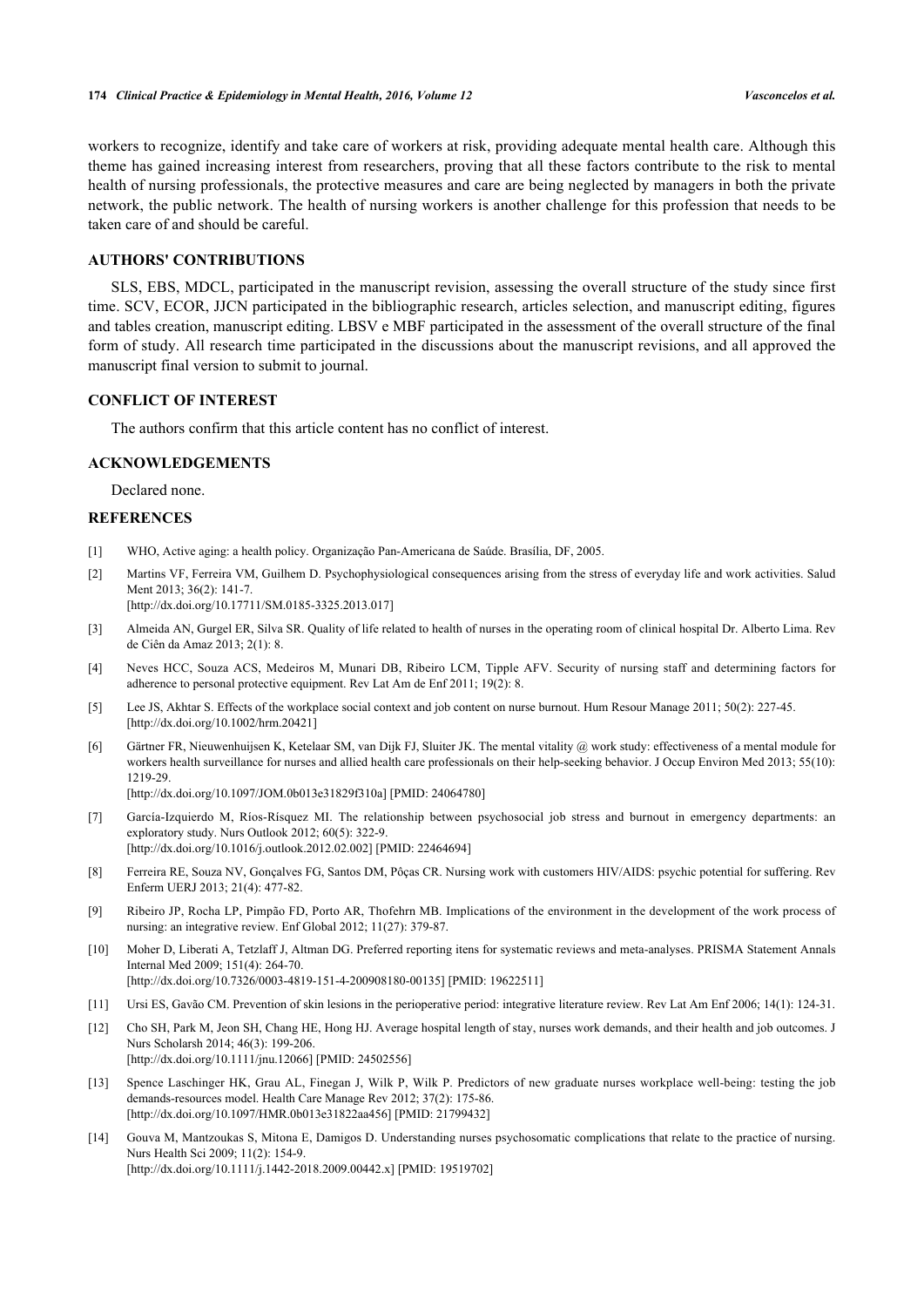- <span id="page-8-0"></span>[15] Gillespie GL, Bresler S, Gates DM, Succop P. Posttraumatic stress symptomatology among emergency department workers following workplace aggression. Workplace Health Saf 2013; 61(6): 247-54. [\[http://dx.doi.org/10.3928/21650799-20130516-07](http://dx.doi.org/10.3928/21650799-20130516-07)] [PMID: [23701003\]](http://www.ncbi.nlm.nih.gov/pubmed/23701003)
- <span id="page-8-1"></span>[16] Lawoko S, Soares JJ, Nolan P. Violence towards psychiatric staff: A comparison of gender, job and environmental characteristics in England and Sweden. Work Stress 2004; 18(1): 39-55. [\[http://dx.doi.org/10.1080/02678370410001710337\]](http://dx.doi.org/10.1080/02678370410001710337)
- <span id="page-8-2"></span>[17] Estryn-Behar M, van der Heijden B, Camerino D, *et al.* Violence risks in nursing results from the European NEXT Study. Occup Med (Lond) 2008; 58(2): 107-14.

[\[http://dx.doi.org/10.1093/occmed/kqm142](http://dx.doi.org/10.1093/occmed/kqm142)] [PMID: [18211910\]](http://www.ncbi.nlm.nih.gov/pubmed/18211910)

- <span id="page-8-3"></span>[18] Roets L, Ziady LE. The nursesexperience of possible HIV infection after injury and/or exposure on duty. Curationis 2008; 31(4): 13-23. [\[http://dx.doi.org/10.4102/curationis.v31i4.1046\]](http://dx.doi.org/10.4102/curationis.v31i4.1046) [PMID: [19653533](http://www.ncbi.nlm.nih.gov/pubmed/19653533)]
- <span id="page-8-4"></span>[19] Al Hosis KF, Mersal FA, Keshk LI. Effects of job stress on health of saudi nurses working in ministry of health hospitals in qassim region in KSA. Life Sci J 2010; 10(1): 1036-44.
- <span id="page-8-5"></span>[20] Arimura M, Imai M, Okawa M, Fujimura T, Yamada N. Sleep, Mental health status, and medical errors among hospital nurses in Japan. Ind Health 2010; 48(6): 811-7. [\[http://dx.doi.org/10.2486/indhealth.MS1093](http://dx.doi.org/10.2486/indhealth.MS1093)] [PMID: [20616466\]](http://www.ncbi.nlm.nih.gov/pubmed/20616466)
- [21] Yoon SL, Kim JH. Job-related stress, emotional labor, and depressive symptoms among Korean nurses. J Nurs Scholarsh 2013; 45(2): 169-76. [\[http://dx.doi.org/10.1111/jnu.12018](http://dx.doi.org/10.1111/jnu.12018)] [PMID: [23470274\]](http://www.ncbi.nlm.nih.gov/pubmed/23470274)
- [22] Kikuchi Y, Nakaya M, Ikeda M, Narita K, Takeda M, Nishi M. Effort-reward imbalance and depressive state in nurses. Occup Med (Lond) 2010; 60(3): 231-3. [\[http://dx.doi.org/10.1093/occmed/kqp167\]](http://dx.doi.org/10.1093/occmed/kqp167) [PMID: [19951997](http://www.ncbi.nlm.nih.gov/pubmed/19951997)]
- <span id="page-8-6"></span>[23] Taghinejad H, Suhrabi Z, Kikhavani S, Jaafarpour M, Azadi A. Occupational mental health: a study of work-related mental health among clinical nurses. J Clin Diagn Res 2014; 8(9): WC01-3. [PMID: [25386506\]](http://www.ncbi.nlm.nih.gov/pubmed/25386506)
- <span id="page-8-7"></span>[24] El Kissi Y, Maarouf Bouraoui M, Amamou B, *et al.* Prevalence of anxiety and depressive disorders among the nurses of Sousse Farhat Hached hospital: assessment by the Tunisian version of CIDI. Tunis Med 2014; 92(1): 18-23. [PMID: [24879165\]](http://www.ncbi.nlm.nih.gov/pubmed/24879165)
- <span id="page-8-8"></span>[25] Urbanetto JS, Magalhães MC, Maciel VO, *et al.* Work-related stress according to the demand-control model and minor psychic disorders in nursing workers. Rev Esc Enferm USP 2013; 47(3): 1186-93. [PMID: [24601131\]](http://www.ncbi.nlm.nih.gov/pubmed/24601131)
- <span id="page-8-9"></span>[26] Sharif F, Rezaie S, Keshavarzi S, Mansoori P, Ghadakpoor S. Teaching emotional intelligence to intensive care unit nurses and their general health: a randomized clinical trial. Int J Occup Environ Med 2013; 4(3): 141-8. [PMID: [23860544\]](http://www.ncbi.nlm.nih.gov/pubmed/23860544)
- <span id="page-8-10"></span>[27] Uchiyama A, Odagiri Y, Ohya Y, Takamiya T, Inoue S, Shimomitsu T. Effect on mental health of a participatory intervention to improve psychosocial work environment: a cluster randomized controlled trial among nurses. J Occup Health 2013; 55(3): 173-83. [\[http://dx.doi.org/10.1539/joh.12-0228-OA\]](http://dx.doi.org/10.1539/joh.12-0228-OA) [PMID: [23585499](http://www.ncbi.nlm.nih.gov/pubmed/23585499)]
- <span id="page-8-11"></span>[28] Ghazavi Z, Lohrasbi F, Mehrabi T. Effect of communication skill training using group psychoeducation method on the stress level of psychiatry ward nurses. Iran J Nurs Midwifery Res 2010; 15(Suppl. 1): 395-400. [PMID: [22069416\]](http://www.ncbi.nlm.nih.gov/pubmed/22069416)
- <span id="page-8-12"></span>[29] Nemcek MA. Registered nurses self-nurturance and life and career satisfaction. AAOHN J 2007; 55(8): 305-10. [\[http://dx.doi.org/10.1177/216507990705500802\]](http://dx.doi.org/10.1177/216507990705500802) [PMID: [17847624](http://www.ncbi.nlm.nih.gov/pubmed/17847624)]
- <span id="page-8-13"></span>[30] Silva AA, Terra MG, Freitas FF, Ely GZ, Mostardeiro SC. Self-care under the perception of the mental health nursing professionals. Rev RENE 2013; 14(6): 92-1002.
- <span id="page-8-14"></span>[31] Almeida AN, Feitosa RM, Boesmans EF, Silveira LC. Clinical care nursing in mental health: reflections on a practice nurse. J Res Fundam Care  $2014:6(1)$ :  $213-31$ .
- <span id="page-8-15"></span>[32] Bernardes AG, Guareschi NM. Technologies in mental health: take care of yourself and know yourself. Psicol em Foco 2007; 1(1): 29-48.
- <span id="page-8-16"></span>[33] Santos TM, Frazão IS, Ferreira DM. Occupational stress in nurses of a university hospital. Cogitare Enf 2011; 16(1): 76-81.
- <span id="page-8-17"></span>[34] Farias SM, Teixeira OL, Moreira W, Oliveira MA, Pereira MO. Characterization of the physical symptoms of stress in the emergency health care team. Rev Esc Enferm USP 2011; 45(3): 722-9. [\[http://dx.doi.org/10.1590/S0080-62342011000300025\]](http://dx.doi.org/10.1590/S0080-62342011000300025) [PMID: [21710081](http://www.ncbi.nlm.nih.gov/pubmed/21710081)]
- <span id="page-8-18"></span>[35] Silva OM, Ascari RA, Schiavinato D, Ribeiro MC. Disease risks faced by the SAMU nursing staff: an integrative review. Rev Saúde Públ Santa Cat 2014; 7(1): 107-21.
- <span id="page-8-19"></span>[36] Siqueira VR, Giacomitti CN, Eloy F, Kuster TC. The violence in the nursing work process in emergency care: an integrative literature review. Voos Rev Polid Elet da Fac Guai 2014; 4(2): 21-33.
- <span id="page-8-20"></span>[37] Hercos TM, Vieira FS, Oliveira MS, Buetto LS, Shimura CM, Sonobe HM. The work of nursing professionals in intensive care units in oncology patient care. Rev Bras Cancerol 2014; 60(1): 51-8.